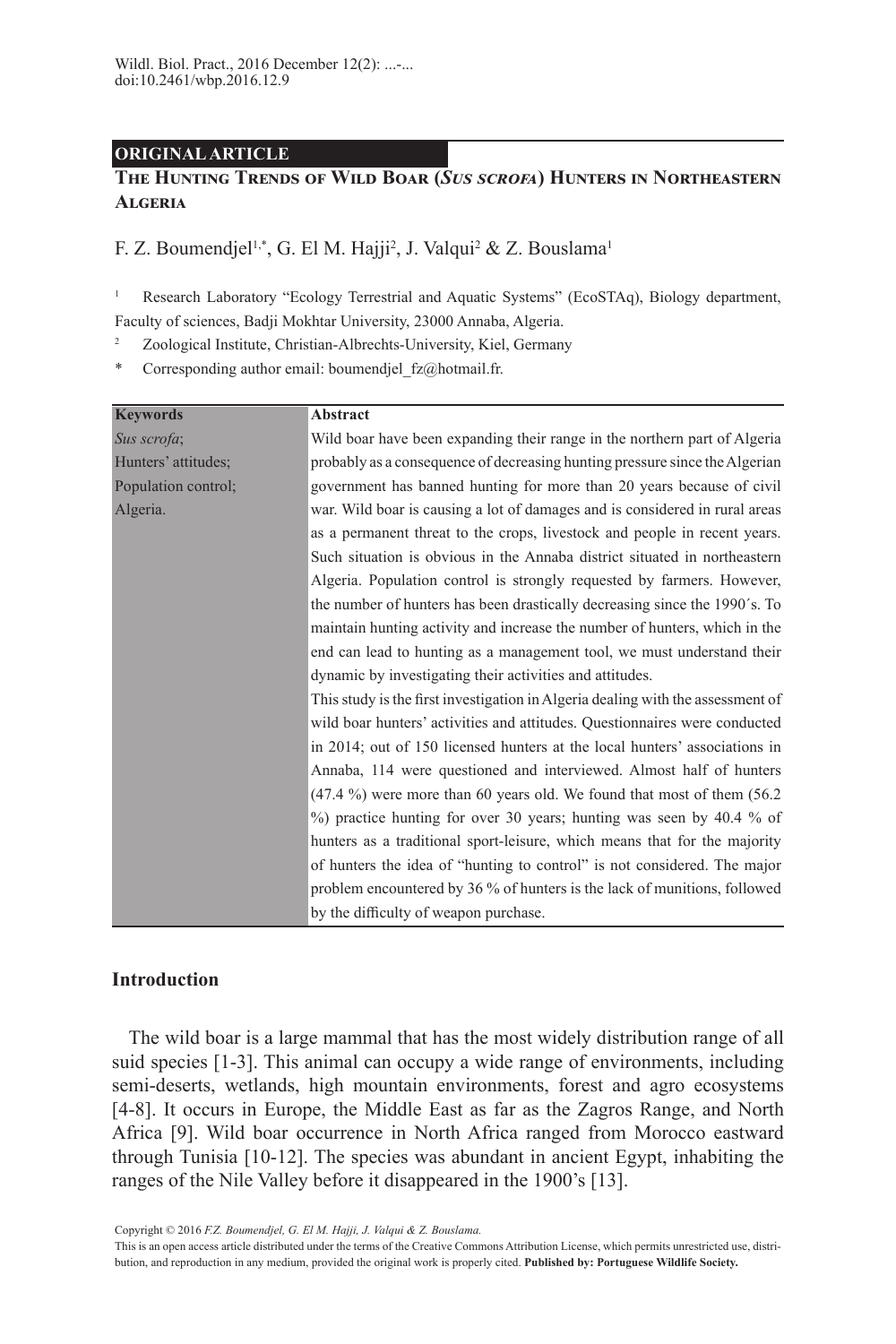After the expansion of the wild boar distribution in Europe, which began in the 1960s [3, 14] the species has caused enormous damages, notably in crop fields and forest ecosystems [15-20]. Wild boar is also suspected of transmitting diseases to livestock and humans [21-23], and involved in traffic collisions in some parts of Europe [24, 25]. In order to control the wild boar populations, hunting remains a major tool for population management worldwide [3, 26-28]. Although hunting of this game species in some European countries is an ancient tradition and part of the local culture [28-30], its evolution in the future is still unclear, and the number of hunters, one of the effective elements in wild boar regulation [3, 28, 30-32], is declining in some countries [3].

In some parts of northern Africa the distribution range of wild boar is expanding, in Tunisia a small population of wild boar has occupied the southern part of the country [10, 33]. In Morocco, this species occurs in forested regions and in the Sahara in wetlands and swampy areas [11]. In Algeria, wild boar are native and are present throughout the northern part of the country but they are gradually expanding southwards [12, 34]. This species occurs mainly in forested mountains, which extend from the Tellien Atlas to the pre-Saharan Atlas. In the Saharan area, wild boar can be only observed in wetlands such as palm trees, north of the Sahara (Direction Générale des Forêts, personal communication, 2014).

According to a census study elaborated by a group of experts in forestry management from Bulgaria in 1987, the population size of the Algerian wild boar was estimated to be in the range of 125.000 individuals [35]. According to the same source the proportion of wild boar that should be hunted each year was about 10.0 - 20.0 % (12,500 - 25,000). Apart from this census study, there has been no recorded data concerning the evolution of wild boar population size in Algeria but it seems to be in demographic expansion, probably as a consequence of decreasing hunting pressure [36] since the Algerian government has banned hunting for more than 20 years (from 1992 to date) because of civil war and the ban is still in force except in the case of wild boar and other small game species, for which special permission can be obtained.

The decrease in the number of hunters in some Algerian provinces (Annaba, Oran and Algiers) is clear and this affects agriculture since wild boar causes direct and indirect damage to the crops, livestock and people in recent years [36]. However, in Algeria, maintaining hunting pressure on wild boar in order to control its demographic expansion will be difficult. Hunting is practiced in a regulated setting called "battues administratives". The latter, are carried out by the hunters' federation under the supervision of the forestry department "Direction Générale des Forêts". Outside this official framework, hunters do not have the right to organize hunting trips on their own. They must always have permission from the highest authority at the provincial level in which the number of harvested animals is specified, as it does not occur in the case of wild boar hunting in Tunisia [33] and Morocco [11]. Nowadays, hunting is only practiced by hunters' associations who get only a short-timed license, but the main constraint hampering the hunt is the lack of munitions which are furnished only by foresters in a limited amount; it is forbidden to sale/trade munitions in Algeria. As in all Muslim countries, the wild boar meat is seldom eaten in Algeria and there is no commercial wild boar hunting. After shooting, the wild boar meat is generally offered to zoos, illegally and discretely sold to expatriates, especially the sizeable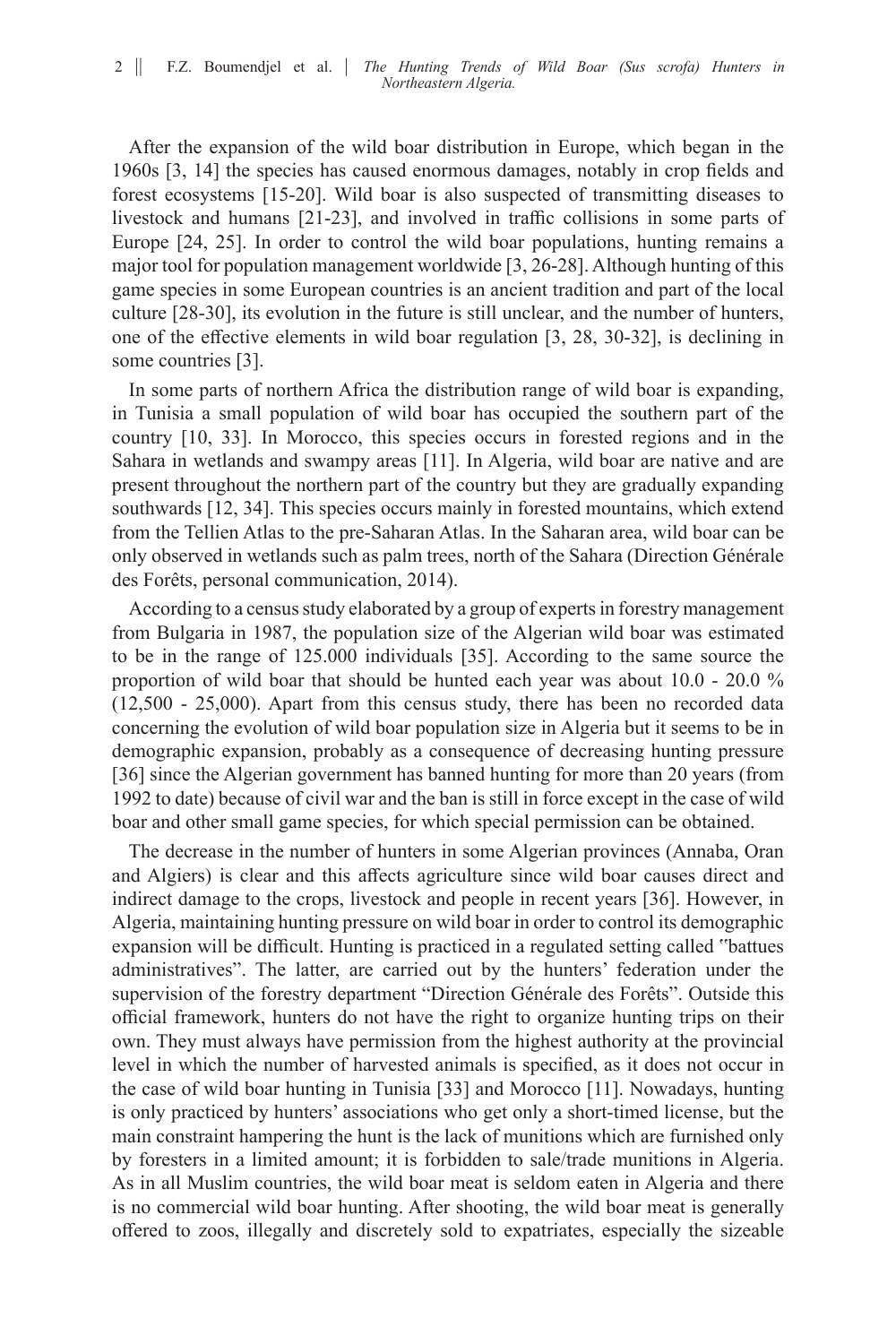Chinese community or eaten discretely by Algerians less scrupulous about religions observance.

In fact, based on hunting bag estimates (Direction Générale des Forêts, personal communication, 2014) the number of wild boar hunted is on the continuing decline with a number of battues remaining relatively stable. However, the number of wild boar hunters is unknown. It is also thought to be reducing due to the ban of hunting for over than 20 years.

Ueda and Kanzaki (2005), in their study on wild boar hunters profile in Western Japanon, concluded that to discuss the necessary measures which will contribute to maintaining and increasing the number of hunters, it is important to understand their activities and attitudes [27]. This conclusion was supported by the study of Tsachalidis and Hadjisterkotis (2008) on wild boar hunting and socioeconomic trends in Northern Greece [38].

Taking into consideration the assumed reduction of wild boar hunters observed in Algeria since the 1990's and the decreasing trend in the number of hunting licenses, this study investigates the dynamics of the hunter population in Annaba which is known for its very active hunters' federation. Annaba is located in the North East of Algeria (Fig. 1); it contains one of the most old and active hunters' federation. In this region, battues are regularly organized and the number of hunters licensed decreased from 633 in 2000 [37] to 150 in 2014 (Belhatem Rabia, president of hunters' association of Annaba, personal communication, 2014). Reasons for this decrease are still unknown.

This is the first study to survey the activity, attitudes and socioeconomic trends of wild boar hunters in the province of Annaba, to understand the dynamic of hunter population, to shed light on new trends of hunting activity and provide land managers with information on factors hampering hunting in Algeria.

#### **Study area**

Our study was realized in the province of Annaba, located in the extreme north-east of Algeria (36°49'58''N 7°48'40''E, Fig. 1), extending over an area of about 1439 km². The coastal province of Annaba has a population of over 600,000 inhabitants it is the fourth most populous province in Algeria after Algiers, Oran and Constantine.

Annaba has a Mediterranean climate and is known for the long, hot, dry summers. Winters are warm and wet. Rainfall is abundant and can be torrential. Generally, it is hot from mid-July to mid-August. The sunburn (exposure) is considerable in summer. Rainfall is uncommon in summer and important in winter [39]. The living space of the province is divided into three main areas clearly differentiated and distinct from one to another: 1) The coastal area which covers about 26.0 % of the territory, consists of small hills and foothills; 2) The mountainous area, which covers 52.0 % of the territory, is mainly composed of scrub (almost 64.0 %), the rest are natural essences (*Quercus suber* and *Quercus canariensis*) and reforestation plants (*Eucalyptus sp*. and *Pinus pinaster*); this area is home to the wild boar; 3) the lowland area, which covers about 18.0 % of the territory has very fertile soils. About 26.0 % of that area is dedicated to agriculture, particularly (cereals, vegetables, fodder, citrus, gardening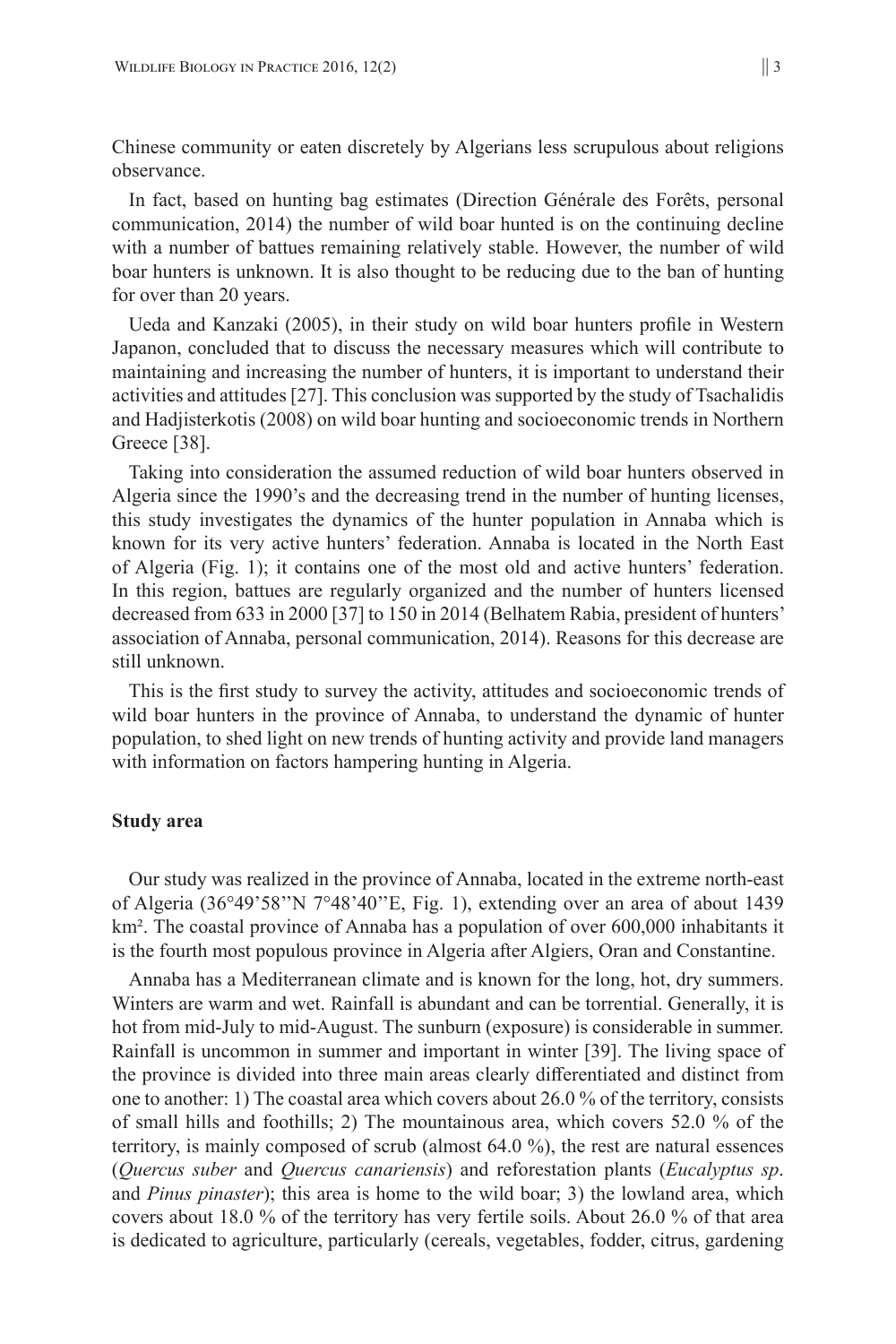culture, olives, industrial culture and vine). These areas are, for the most part, greatly exploited by the wild boar. 4.0 % of the resting area consists of plateau areas.

Wild boar hunting in the province of Annaba is organized by the Forestry Conservation Fund "la Conservation des Forêts" in coordination with the hunters' federation of Annaba. The latter regroups five hunters' associations which hold a total of 150 members.



Figure 1: Present wild boar distribution in Algeria. The dark grey color refers to the distribution range of *Sus scrofa* in Algeria. Within this range, wild boar are not distributed continuously but detailed information is as yet not available (a); study area localization (b).

# **Methods**

During the 2014 hunting season, we travelled to 17 locations in 8 of the 12 communities of the Annaba Province to perform a questionnaire survey and observe field hunting behavior. From a total of 150 licensed hunters at the local hunters' associations, 114 were questioned and interviewed on the spot just before the beginning of the wild boar battue.

Questionnaires were administrated through face-to-face interviews to hunters in Annaba Province. Each hunter was asked to his personal characteristics (age, level of education, occupation, resident area, monthly income, family condition) and his behavior towards hunting and present condition of hunting activities (distance traveled for hunting, number of days spent for hunting, if he hunt at night or not, reasons for selecting wild boar species, problems of hunting and perceived constraints related to declining number of days spent in hunting). Most of questions were chosen referring to previous similar studies [27, 38].

The results of our questionnaire were collected, organized in a matrix made into Microsoft® Excel 2013 and expressed simply as a percentage of the total number of respondents.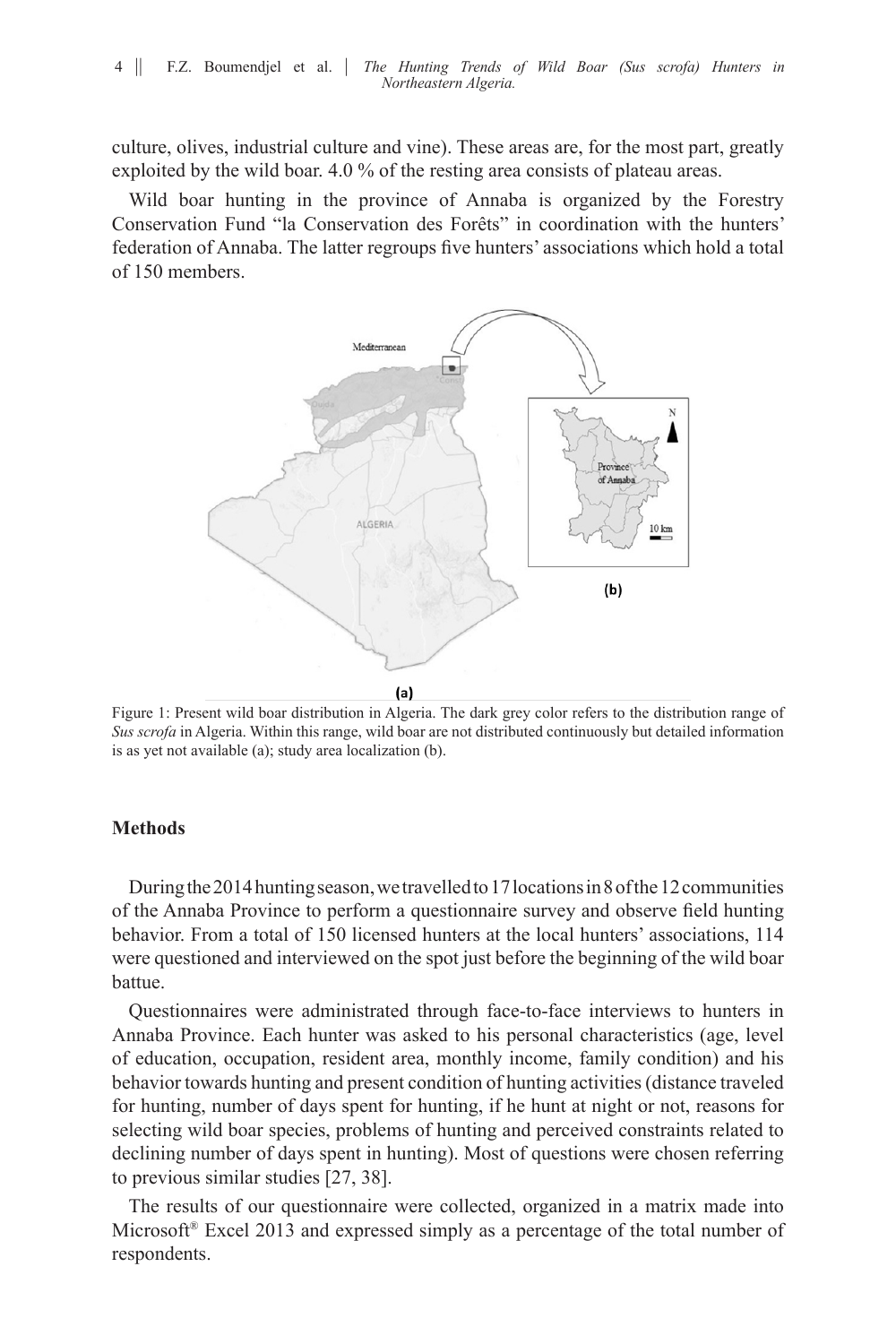#### **Results**

The personal characteristics of wild boar hunters in Annaba (Table 1) showed that the average age of hunters was  $55.02 \pm 13.14$  (SD) years (n=114). Almost the half (47.4 %) of hunters were age 60 or older and very few respondents (18.4 %) belonged to age group "30-39 years". The respondents were generally very experienced hunters, more than half of them (56.2 %) practice wild boar hunting for over 30 years. About a third (31.6 %) of wild boar hunters were university graduates. The equivalent percentages for the other educational levels (elementary school, gymnasium, lyceum, and analphabet) were 25.5 %, 18.4 %, 18.4 % and 6.1 %, respectively. The majority of hunters were self-employed (43.9 %) or pensioner (40.3 %) and the others were employees of public service (15.8 %). Nearly half (46.5 %) of the respondents possessed a monthly income ranging from 24000 to 120000 Algerian dinar (1 euro  $=$ 123 DA); the average monthly income in Algeria is 39 200 DA (about 334 euro). A vast majority of hunters (71.9 %) lived in cities, many lived in villages (18.4 %) and a few lived in mountainous area (9.7 %).

| <b>Personal characteristics</b>      | Items             | n  | $(\%)$ |
|--------------------------------------|-------------------|----|--------|
|                                      | 30 - 39 years     | 21 | 18,4   |
|                                      | 40 - 49 years     | 18 | 15.8   |
| Age                                  | 50 - 59 years     | 21 | 18,4   |
|                                      | 60 - 69 vears     | 36 | 31,6   |
|                                      | over 69 years     | 18 | 15,8   |
|                                      | $0 - 9$           | 21 | 18.4   |
|                                      | $10-19$           | 21 | 18.4   |
| <b>Hunting experience</b><br>(year)  | $20 - 29$         | 8  | 7,0    |
|                                      | $30 - 39$         | 39 | 34,2   |
|                                      | over 40           | 25 | 22,0   |
|                                      | Analphabet        | 7  | 6.1    |
|                                      | Elementary school | 29 | 25,5   |
| Level of education                   | Gymnasium         | 21 | 18.4   |
|                                      | Lvceum            | 21 | 18,4   |
|                                      | University        | 36 | 31,6   |
|                                      | Public service    | 18 | 15,8   |
| Occupation                           | Self employed     | 50 | 43.9   |
|                                      | Pensioner         | 46 | 40,3   |
|                                      | 12000 - 24000     | 25 | 21.9   |
| monthly income (DA)<br>1 Euro=123 DA | 24000 - 120000    | 53 | 46,5   |
|                                      | Over 120000       | 36 | 31,6   |
| <b>Location of home</b>              | Urban area        | 82 | 71.9   |
|                                      | Rural area        | 21 | 18.4   |
|                                      | Mountainous area  | 11 | 9,7    |

Table 1: Personal characteristics of wild boar (*Sus scrofa*) hunters in Annaba.

The analysis of the behavior of hunters (Table 2) indicated that the average distance traveled for hunting was  $9.4 \pm 4.3$  (SD) km. Most hunters (60.5 %) traveled distance ranging from 8 to 13 km. Frequency outing spend for hunting by month balanced between 1 and 4 times, we found that almost half of hunters (47.4 %) hunted wild boar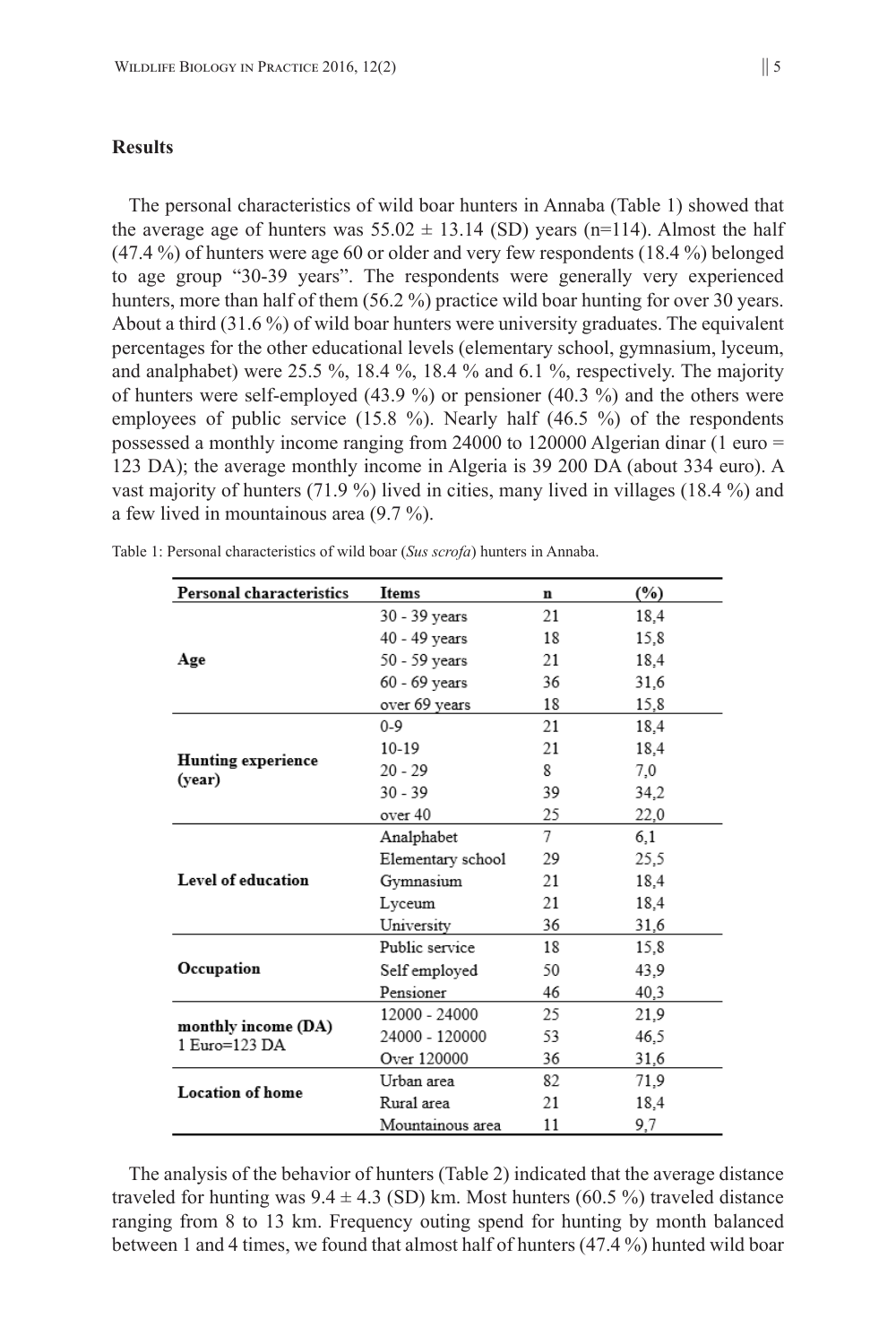4 times a month. Whereas, 8.8 % of them hunted only one time a month. A two third of the respondents (71.9 %) didn't hunt at night. The remaining third is divided into two groups; the first group hunted discretely and practice generally individual wild boar hunting. The second one represents those who participated in the battues so-called "les battues administratives" organized by the hunters' federation in coordination with "la Conservation des Forêts" of Annaba. The average number of hunting during nighttime spent per hunter each year varied considerably. Hunters, participating in battues and representing 65.6 % of the total respondents who hunt at night, spend  $15 \pm 9.6$  (SD) nights away even though the individual hunters (34.4 %), who hunted discretely at night, spend  $172.7 \pm 84.7$  (SD) nights away. The average number of hours hunted per day was  $8.4 \pm 1.0$  (SD) hours.

| <b>Hunting behavior</b>          | Items           | n  | (%)     |
|----------------------------------|-----------------|----|---------|
|                                  | $2 - 4$         | 21 | (18, 4) |
|                                  | $5 - 7$         | 14 | 12,3    |
|                                  | 8 - 10          | 25 | 21,9    |
| Average distance traveled (Km)   | $11 - 13$       | 44 | 38.6    |
|                                  | $14 - 16$       | 7  | 6.2     |
|                                  | Over 16         | 3  | 2,6     |
|                                  | 1 time          | 10 | 8.8     |
|                                  | 2 times         | 22 | 19.3    |
| Hunting frequency per month      | 3 times         | 28 | 24,5    |
|                                  | 4 times         | 54 | 47.4    |
| Hunting at night                 | don't hunt      | 82 | 71.9    |
|                                  | hunt            | 32 | 28.1    |
|                                  | battues         | 21 | 65.6    |
| Hunting type if hunting at night | individual hunt | 11 | 34.4    |
|                                  |                 |    |         |

Table 2: Hunting.

behavior of wild boar hunters in Annaba

Fewer than half of the respondents (40.4 %) considered wild boar hunting as a traditional practice. There were 29.8 % of the hunters selected wild boar for leisure and 18.4% of them selected it to reduce agricultural damage whereas very few people (1.7 %) who hunt for commerce purposes (Fig. 2). Based on the survey data, the constraints related to decreasing number of days spent hunting can be categorized into two groups: 1) personal constraints mostly included lack of time and finances; and 2) situational constraints represented by reducing game species, reducing damage caused by wild boar, and regulation restrictions. The latter one was the most important constraint perceived by 44.7% of hunters followed by "lack of time because of their busy schedule" and/or "reducing game species" (17.5% and 16.7% respectively, Fig. 3).

The major problems frequently faced by the hunters included specific issues such as the lack of munitions (36.0 %) and difficulty of weapons purchase (18.4 %, Fig. 4).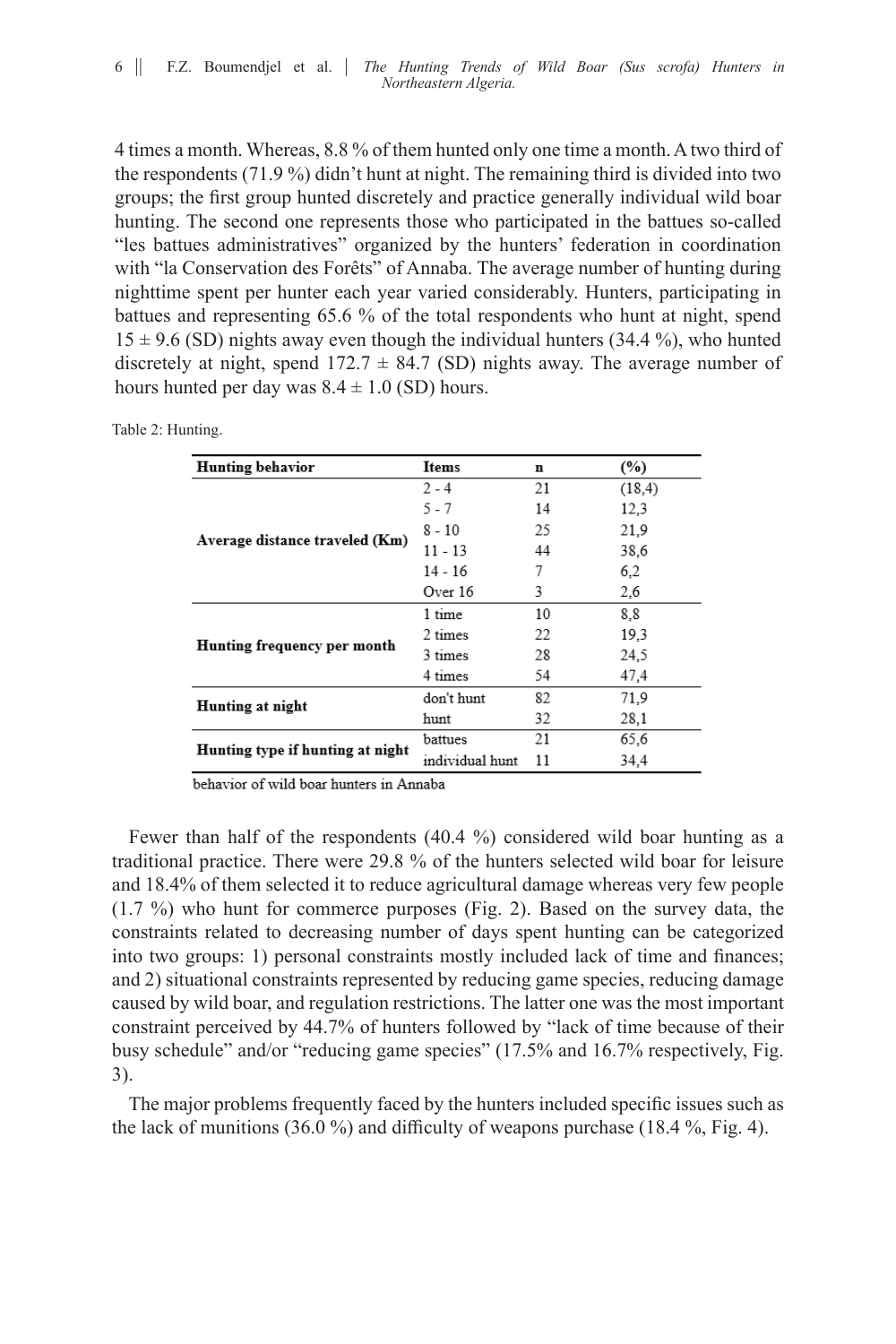

Figure 2: Reasons for hunting wild boar in Annaba.



Figure 3: Constraints related to declining number of days of wild boar hunting.



Figure 4: Problems faced by wild boar hunters in Annaba.

#### **Discussion**

In Europe, hunters hunt for meat, leisure, commerce and/or to reduce agriculture damage caused by wild boar or another game species [1]. In Algeria, hunting was seen by a considerable number of hunters as a traditional sport-leisure activity. It is clear that this activity remains a very well established culture in the country. It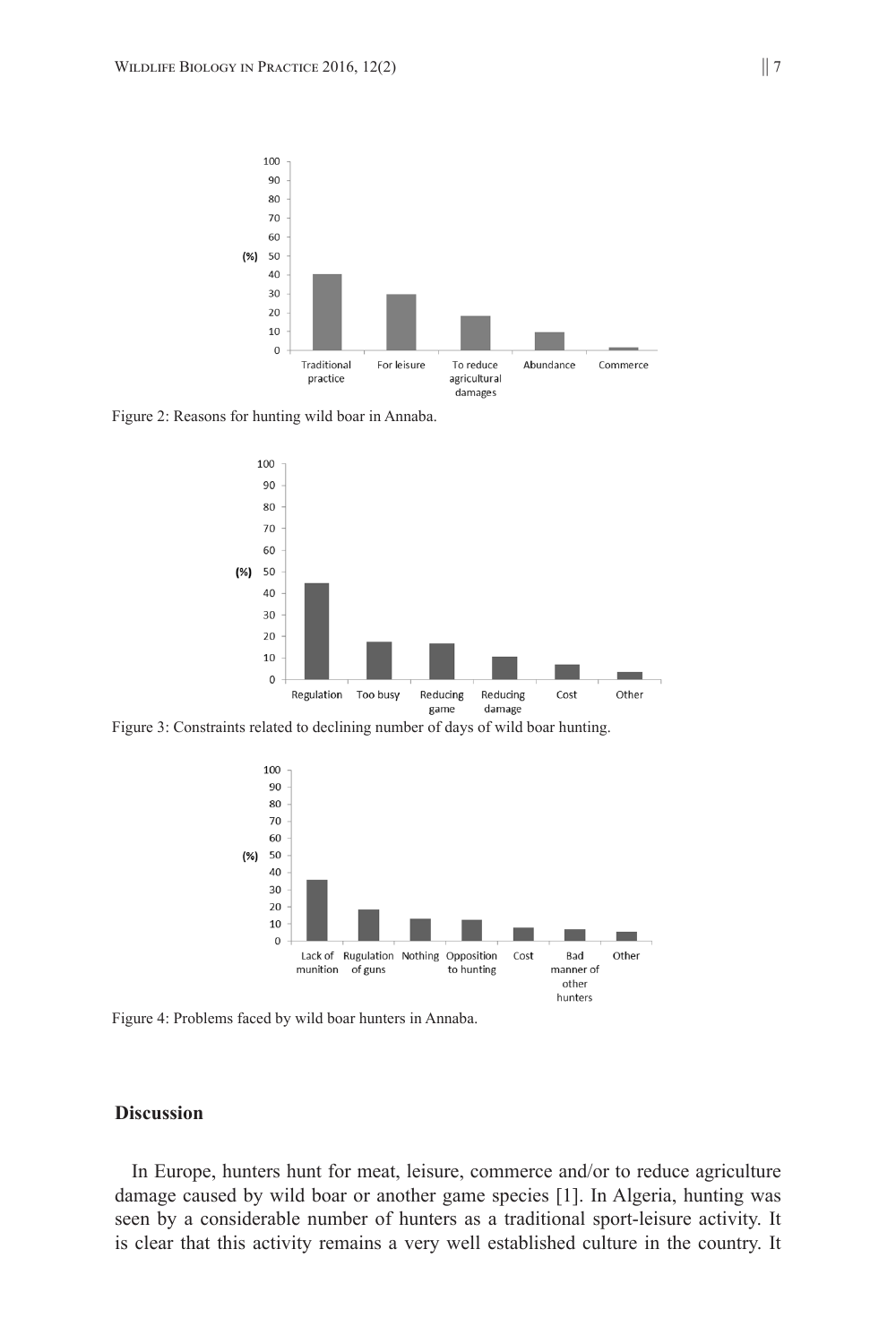appears that stimulating hunting as a leisure activity remains important in the sense that leisure hunters tend to maintain their activity [27]. Moreover, actions should be taken to stimulate hunting having management purposes.

Wild boar hunters are mainly middle and high-income class. Most of them reported a monthly budget, which enables them to cover spending linked to hunting activities that do not exceed, in general, 5000 DA (40 euro) which represents the annual fee required from each association hunter-member. This amount is paid as membership fee to hunters' association and does not include insurance. However, in many European countries hunters are required to pay annually other costs and prices for hunting. Those costs, reaching sometimes up to several thousand euros, depending on the country, are the fee for leasing the hunting grounds from the state or landowner; the compensation for damages paid to farmers; and the amount to buy a hunting license and hunting rights fee [1]. In fact, in Annaba there were a minority of respondents who complained about the cost of hunting activities. Major difficulties that most hunters are facing are the lack of munitions and the unavailability of weapons. These factors became relevant only as from 1992 onwards, the year in which the hunting practice was prohibited outside a formal legal and regulatory framework. It is also the year in which the activity of gunsmiths was stopped to date. This may account for the fact that hunters are able to practice this activity only starting at a certain age; many of them inherited their guns from their fathers or from a close family member. Other reasons for this current recruitment deficit among young hunters are probably related to the traditional character of the hunting activity. We should also point out that a large number of hunters in Annaba were pensioners. In the study of Rakotoarison (2009) on the economic valuation of renewable natural resources with the big game case (wild boar, roe deer and red deer), it was confirmed that hunting is a recreational activity drawing rather older people than younger ones [40]. The aging hunter population trend seems to be evident in many countries in Europe [3], where hunting is thought to be a big part of wild boar management [28, 30]. This trend could have a negative impact on the hunting effort, as the elderly hunters are more likely to reduce their hunting participation [41-42].

In our study, nearly half of the hunters (47.4 %) aged 60 years old and older. This result, on the basis of the above, suggests an alarming situation for the future evolution of hunting in the region. The hunting administration may need to focus on younger age groups for promotion of hunting.

It is clear, that the Algerian hunter has a long-term involvement in hunting. More than half of them have an extensive experience of more than 30 years. In other studies performed throughout the world, the same proportion of respondents reported they were not skilled hunters, with less than 10 years' experience [27, 43].

In Europe, the wild boar hunting seasons differ from one county to another (Estonia: all year round [44]; Germany: 16 June to 31 January and all year round for piglets [45]; Austria all year except female mothers [46]; France: 15 April to 14 August stalking or fixed point hunting with special authorization to limited damage, 15 August to 28 February driving and other methods, 01-31 March only coursing [47]. For more examples, see [1]. In Algeria, the wild boar hunting season extends from October to the end of January [48], but wild boar may be also hunted outside this timeframe. In Annaba wild boar battues are allowed all year round about 4 times a month, in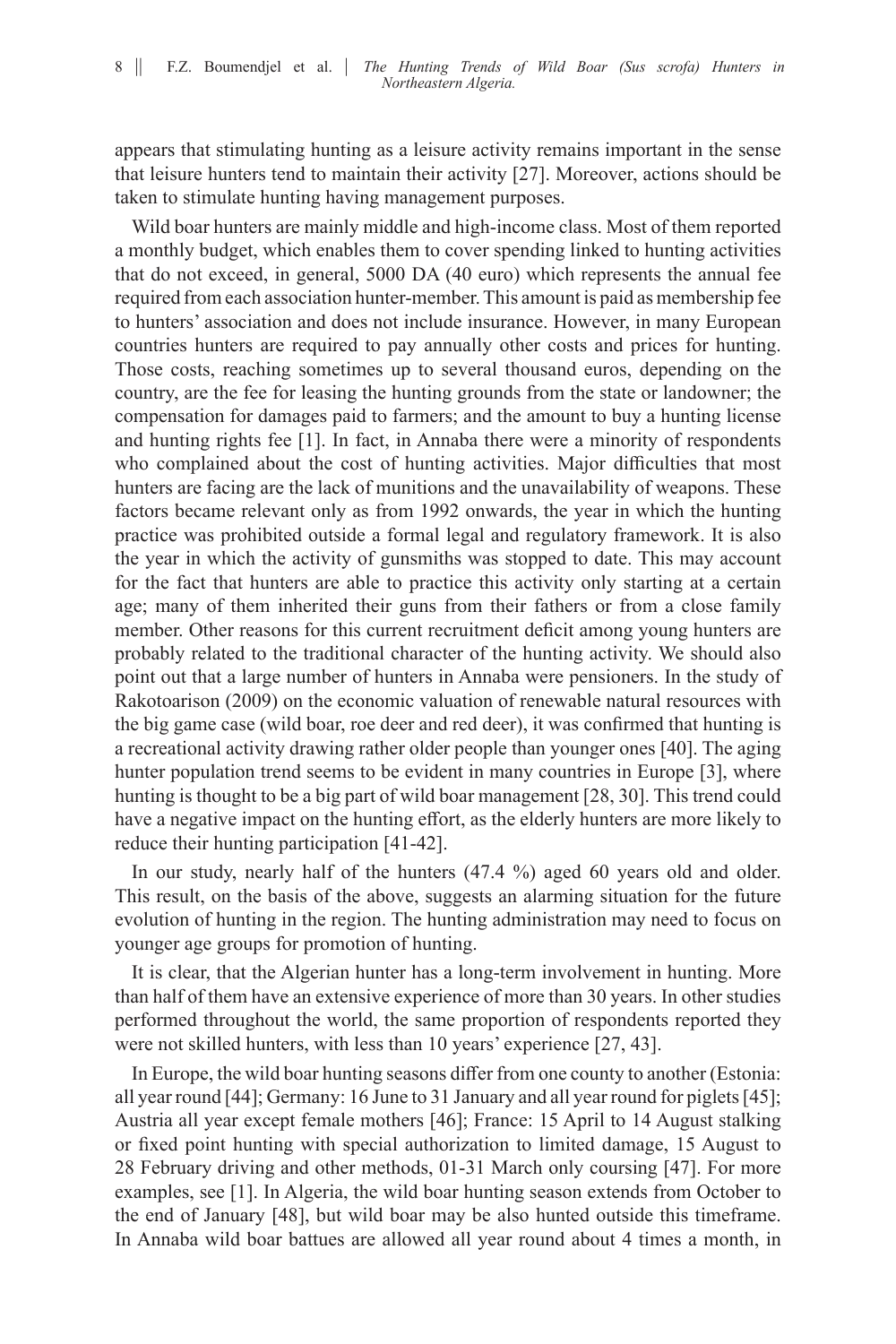general every Saturday during the daytime and can be practiced only by order of the State's representative in the province "the Wali" [48]. Generally, night hunting is unlawful. The urbanization, a phenomenon seen in some European countries [49-51] and also in Algeria [52], forces the animals to attempt a deeper penetration in urban areas [50, 53]. Annaba is not immune to this trend. Consequently, «la Direction des Forêts» enables hunters to conduct overnight battues to regulate the problem of wild boar outbreaks especially in those cities located closer to mountains or forest areas. Based on hunting bag estimate in the region of Annaba, an average of 16 battues are organized annually at night resulting in the elimination of about twenty wild boar per battue (Conservation des Forêts de Annaba, personal communication, 2014). On other hand, we found that a certain hunters (generally farmers who would protect their land against wild boar attacks) practice hunting during dark hours (single hunt). Although, this behavior is tolerated by the authorities and is considered a justified measure, the proportion of the single hunters remains at a low level (see table 2). Keuling et al. (2016) reported the same finding, in their study on wild boar in northwestern Germany [30]. Indeed, the combination of hunting methods (single hunt and different types of driven hunts) would be an effective management tool to the regulation and reduction of wild boar populations [6, 54].

In our study, we found that the large number of hunters lives in urban areas, a dissimilar pattern to that reported for hunters in Central Europe [42]. The hunter residence in urban areas is revealed as a real brake for the hunting. In a study performed on the assessment of factors related to hunting and sport shooting participation, it was reported that the urban demographic group is becoming even less likely to hunt in USA and US hunters living in urban areas tended to be more active than those who live in rural areas [42]. Another study reported by Scherrer (2002) for the "Economic and Social Council" on the hunting in France, confirmed that urban trends of hunters is one of the major causes of quitting hunting [55]. No studies on the impact of the hunter residence on the hunting have been conducted to date in Algeria nor in many other countries.

Finally, through our results it can be seen that attitudes to hunting are likely to be influenced by a number of factors, amongst them: legal status of the game; legislation and administrative structure for management; the place of hunting within cultural tradition and the way how hunters perceive it; level of urbanization; the hunting organization; and wild boar management objectives. Most of these were reviewed by Putman et al., (2011) as factors influencing attitudes to hunting in Europe [2].

Our aim in the future is to conduct more studies on the attitudes of hunters towards wild boar hunting within other regions in Algeria and highlight which of the factors outlined above stimulate hunter's activities and which of them discourage them.

#### **Acknowledgements**

We would express our thanks to all members in the federation of hunters in Annaba for giving us the opportunity to conduct the interviews and to all managers in the "Direction Générale des Forêts in Algiers" and "Conservation des Forêts in Annaba" for their help in the documentation collection.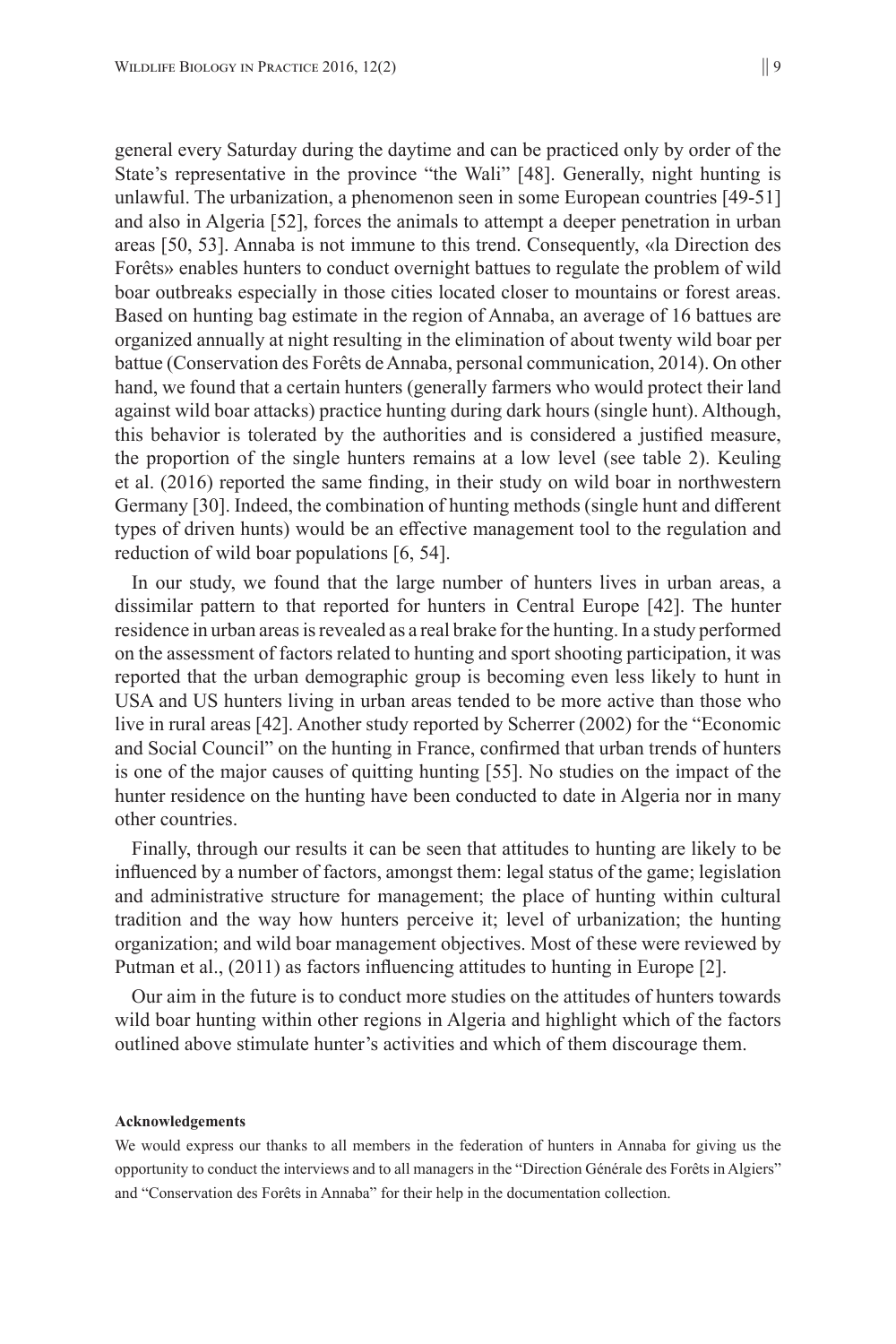### **References**

*Five "key references", selected by the authors, are marked below (Three recommended* ( $\bullet$ ) and two highly *recommended* ( $\bullet\bullet$ ) *papers*).

- 1. Apollonio, M., Andersen, R., & Putman, R.J. 2010. European ungulate and their management in the 21st Century. Cambridge, Cambridge University Press.
- 2. Putman, R.J., Apollonio, M. & Andersen, R. 2011. Ungulate Management in Europe: Problems and Practices. Cambridge University Press, Cambridge. https://doi.org/10.1017/CBO9780511974137
- 3. Massei, G., Kindberg, J., Licoppe, A., Gačić, D., Šprem, N., Kamler, J., Baubet, E., Hohmann, U., Monaco, A., Ozolinš, J., Cellina, S., Podgórski, T., Fonseca, C., Markov, N., Pokorny, B., Rosell, C. & Náhlik, A. 2015. Wild boar populations up, numbers of hunters down? A review of trends and implications for Europe. Pest Manag Sci 71(4): 492-500. https://doi.org/10.1002/ps.3965
- 4. d'Huart, J.P. 1991. Habitat utilization of old world wild pigs. In: Barrett, R.G. & Spitz, F. (eds.), Biology of suidae. IRGM, Grenoble, pp 30-48.
- 5. Rosell, C., Navà, F., Romero, S. & De Dalmases, I. 2004. Activity patterns and social organization of wild boar (*Sus scrofa*) in a wetland environment: Preliminary data on the effects of shooting individuals. Galemys 16: 157–166.
- 6. Keuling, O., Stier, N. & Roth, M. 2009. Commuting, shifting or remaining? Different spatial utilization patterns of wild boar (*Sus scrofa*) in forest and field crops during summer. Mamm Biol-Z Für Saugetierkunde 74: 145–152.

https://doi.org/10.1016/j.mambio.2008.05.007

- 7. Cuevas, M.F., Ojeda, R.A. & Jaksic, F.M. 2013. Multi-scale patterns of habitat use by wild boar in the Monte Desert of Argentina. Basic Appl Ecol 14: 320–328. https://doi.org/10.1016/j.baae.2013.03.001
- 8. Morelle, K., Fattebert, J., Mengal, C. & Lejeune, P. 2016. Invading or recolonizing? Patterns and drivers of wild boar population expansion into Belgian agroecosystems. Agric Ecosyst Environ 222: 267-275.

https://doi.org/10.1016/j.agee.2016.02.016

- 9. Groves, C. & Grubb, P. 2011. Ungulate taxonomy. Johns Hopkins University Press, Baltimore. p. 317.
- 10. Gharaibeh, B.M. 1997. Systematics, distribution, and zoogeography of mammals of Tunisia. PhD Thesis, Texas Tech University.
- 11. Cuzin, F. 2003. Les grands mammiferes du maroc meridional (Haut Atlas, Anti Atlas et Sahara): Distribution, écologie et conservation. [The large mammals of southern Morocco (High Atlas, Anti Atlas and Sahara): Distribution, ecology and conservation.]. PhD thesis, University of Montpellier II.
- 12. Kingdon, J., & Hoffmann, M. 2013. Mammals of Africa. Volume VI: Pigs, Hippopotamuses, Chevrotain, Giraffes, Deer and Bovids. Bloomsbury Publishing, London. p. 680
- 13. Albarella, U., Dobney, K., and Rowley Conwy, P. 2009. Size and Shape of the Eurasian wild boar (*Sus scrofa*), with a view to the reconstruction of its Holocene history Enviro Archaeol 14(2): 103-136.
- 14. Tellería, J.L. & Sáez-Royuela, C. 1986. El uso de la frecuencia en el estudio de la abundancia de grandes mamíferos [The use of the frequency in the study of the abundance of large mammals]. Acta Oecol Oecol Appl 7: 69-75.
- 15. Schley, L. & Roper, T.J. 2003. Diet of wild boar (*Sus scrofa*) in Western Europe, with particular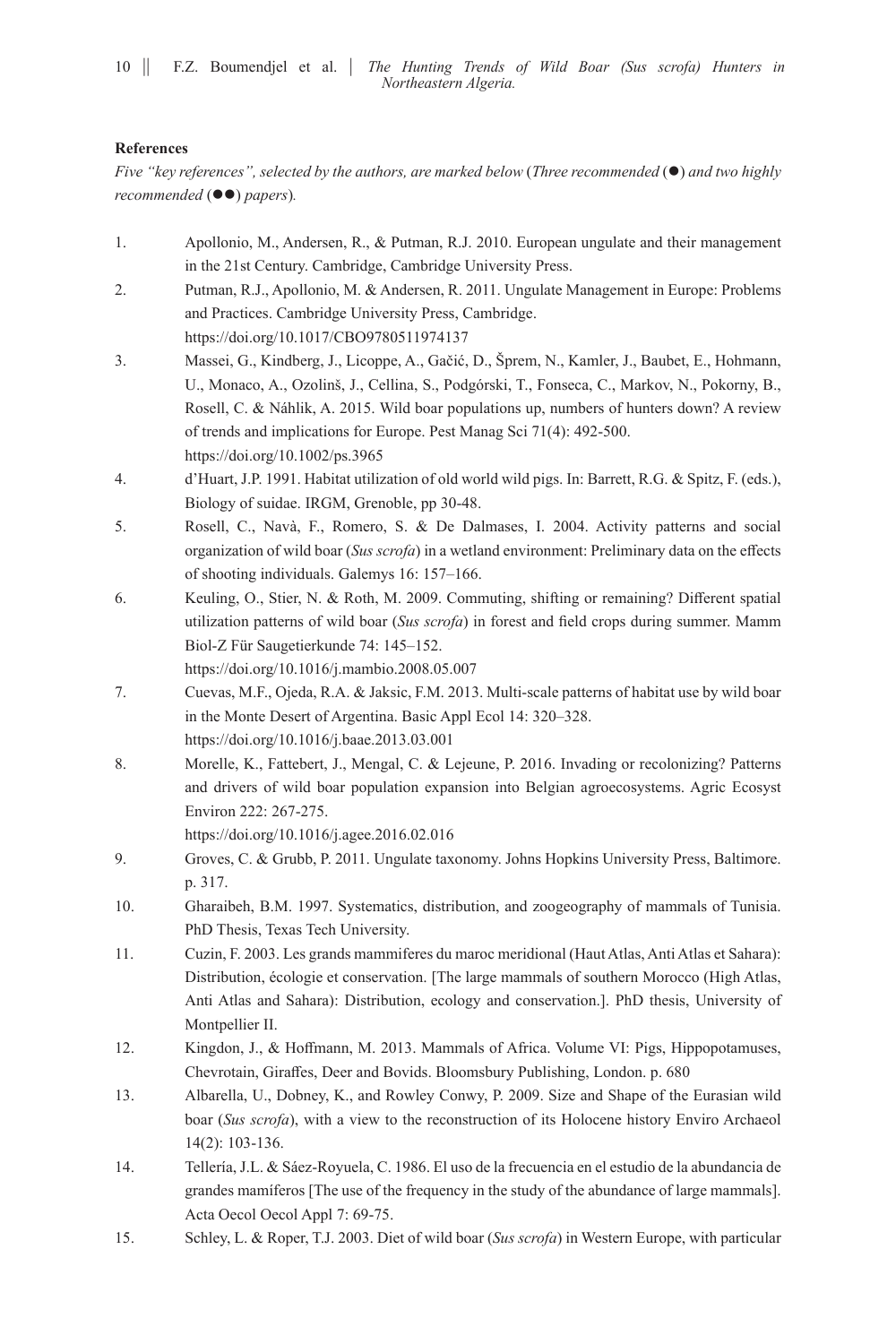reference to consumption of agricultural crops. Mammal Rev 33: 43-56. https://doi.org/10.1046/j.1365-2907.2003.00010.x

- 16. Schley, L., Dufrêne, M., Krier, A. & Frantz, A.C. 2008. Patterns of crop damage by wild boar (*Sus scrofa*) in Luxembourg over a 10-year period. Eur J Wildl Res 54: 589-599. https://doi.org/10.1007/s10344-008-0183-x
- 17. Bueno, C.G., Alados, C.L., Gómez-García, D., Barrio, I.C. & García-Gonzáles, R. 2009. Understanding the main factors in the extent and distribution of wild boar rooting on alpine grasslands. J Zool 279: 195-202.

```
https://doi.org/10.1111/j.1469-7998.2009.00607.x
```
18. Bueno, C.G., Barrio, I.C., García-González, R., Alados, C.L. & Gómez-García, D. 2010. Does wild boar rooting affect livestock grazing areas in alpine grasslands? Eur J Wildl Res 56: 765- 770.

```
https://doi.org/10.1007/s10344-010-0372-2
```
- 19. Bueno, C.G., Reine, R., Alados, C.L. & Gomez-Garcia, D. 2011. Effects of large wild boar disturbances on alpine soil seed banks. Basic Appl Ecol 12: 125-133. https://doi.org/10.1016/j.baae.2010.12.006
- 20. Engeman, R., Cattaruzza, R., Cattaruzza, M. & Fischer, J. 2016. Photographic estimation of wild boar damage to alpine grazing pastures in the Carpathian Mountains of central Romania. Environ Sci Pollut Res Int 23(5): 4949-4952. https://doi.org/10.1007/s11356-016-6051-4
- 21. Briedermann, L. 2009. Schwarzwild. New edn overworked by B. Stöcker edn. Franckh-Kosmos Verlags-GmbH & Co. KG, Stuttgart.
- 22. Gortázar, C., Ferroglio, E., Lutton, C.E. & Acevedo, P. 2010. Disease related conflicts in mammal conservation. Eur J Wildl Res 37: 668-675. https://doi.org/10.1071/WR10031
- 23. Acevedo, P., Quirós-Fernández, F., Casal, J. & Vicente, J. 2014. Spatial distribution of wild boar population abundance: Basic information for spatial epidemiology and wildlife management. Ecol Indic 36: 594-600.

https://doi.org/10.1016/j.ecolind.2013.09.019

- 24. Groot Bruinoerink, G.W.T.A. & Hazebroek, E. 1996. Ungulate traffic collisions in Europe Conserv Bio 10: 1059-1067.
- 25. Thurfjell, H., Spong, G., Olsson, M. & Ericsson, G. 2015. Avoidance of high traffic levels results in lower risk of wild boar-vehicle accidents. Landsc Urban Plan 133: 98-104. https://doi.org/10.1016/j.landurbplan.2014.09.015
- 26. McLlroy, J.C. 1995. New techniques for an old problem—recent advances in feral pig control in Australia. Ibex JME 3: 241-244.
- 27. Ueda, G. & Kanzaki, N. 2005. Wild boar hunters profile in Shimane Prefecture, Western Japan. Wildl Biol Pract 1(2): 146-151.

https://doi.org/10.2461/wbp.2005.1.17

- 28. Keuling, O., Baubet, E., Duscher, A., Ebert, C., Fischer, C., Monaco, A., Podgórski, T., Prevot, C., Ronnenberg, K., Sodeikat, G., Stier, N. & Thurfjell, H. 2013. Mortality rates of wild boar (*Sus scrofa*) in central Europe. Eur J Wildl Res 59: 805-814. https://doi.org/10.1007/s10344-013-0733-8
- 29. Mazzoni della Stella, R., Calovi, F. & Burrini, L.1995. Wild boar management in an area of Southern Tuscany (Italy). Ibex JME 3: 217-218.
- 30. Keuling, O., Strauß, E. & Siebert, U. 2016. Regulating wild boar populations is "somebody else's problem"! - Human dimension in wild boar management. Sci Total Environ 554-555: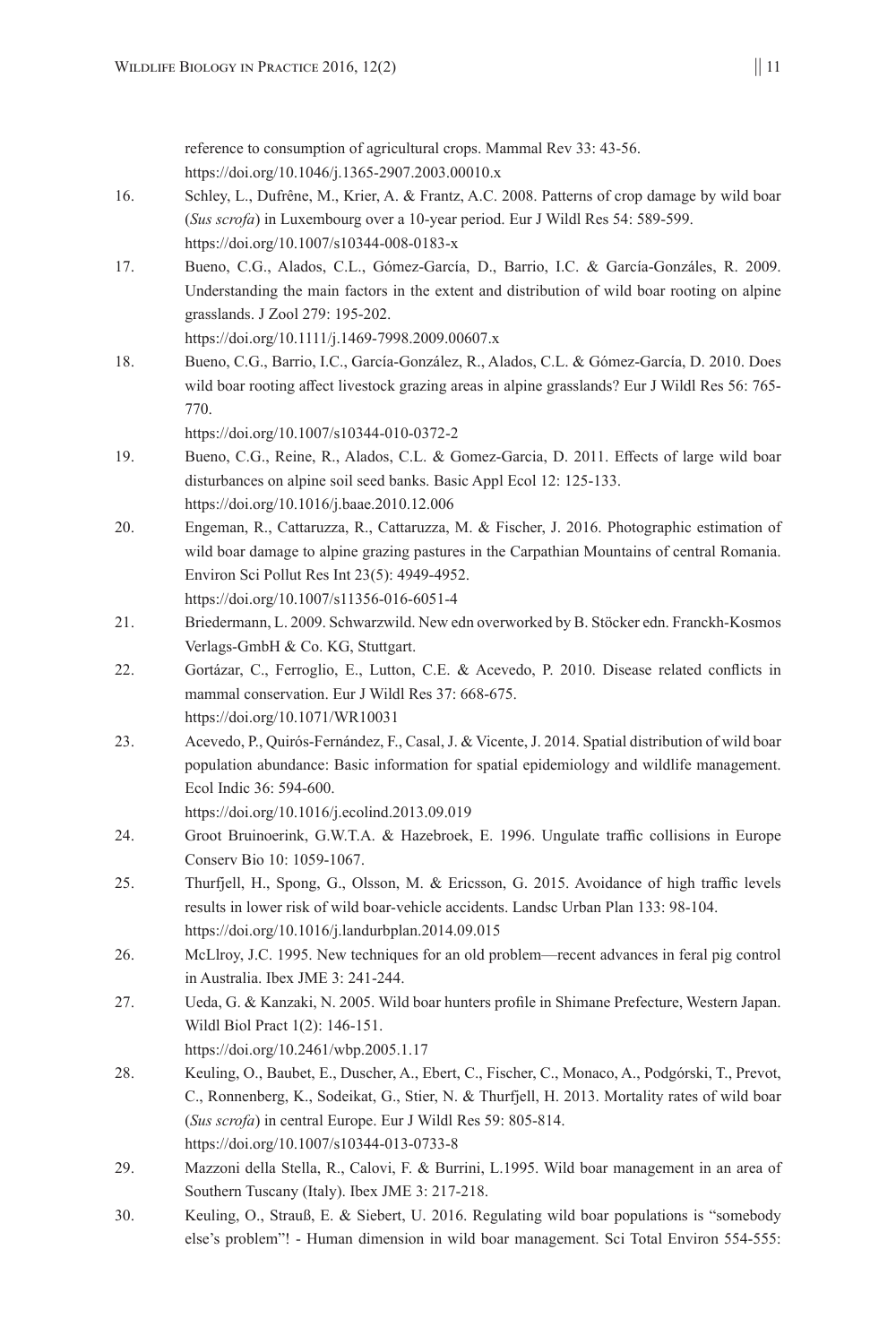311-319. https://doi.org/10.1016/j.scitotenv.2016.02.159

- 31. Toïgo, C., Servanty, S., Gaillard, J.M., Brandt, S. & Baubet, E. 2008. Disentangling natural from hunting mortality in an intensively hunted wild boar population. J Wildl Manage 72: 1532-1539.
- 32. Massei, G., Roy S. & Bunting R. 2011. Too many hogs? A review of methods to mitigate impact by wild boar and feral hogs. Human-Wildl Int 5: 79-99.
- 33. Hajji, G.M. & Zachos, F.E. 2011. Mitochondrial and nuclear DNA analyses reveal pronounced genetic structuring in Tunisian wild boar. Eur J Wildl Res 57: 449-456. https://doi.org/10.1007/s10344-010-0452-3
- 34. Kowalski, K. & Kowalska, B. 1991. Mammals of Algeria. Pol Acad Publ, Wroclaw.
- 35. Abdelguerfi, A. 2003. Bilans des Expertises sur «Menaces pesant sur la diversité biologique» [Balances of Expertise on "Threats to Biodiversity"]. MATE-GEF/PNUD Projet ALG97/G31.
- 36. El Bey, M. 2012. Faute de battues le sanglier cause des ravages aux récoltes [lack of battues causes wild boar crop damage]. Bulletin d'information et de vulgarisation (La lettre cynegetique). Centre Cynégétique de Zéralda. Algiers.
- 37. Belhamra, M. 2005. Building capacity for sustainable hunting of migratory birds in Mediterranean third countries. 2005, National Algerian Report on Hunting (Project, Ref: LIFE 04 TCY/INT/000054). Democratic and Popular Republic of Algeria.
- 38. Tsachalidis, E. P. & Hadjisterkotis, E. 2008. Wild boar hunting and socioeconomic trends in Northern Greece, 1993- 2002. Eur Journ Wildl Res 54: 643-649. https://doi.org/10.1007/s10344-008-0190-y
- 39. Mejelekh, D. & EL Ganaoui, M. 2012. Evaluation climatique préliminaire à la position des problèmes de transferts de chaleur et de masse rencontrés dans le bâtiment [Climate preliminary evaluation at the position of the heat transfer problems encountered in mass and the building]. In : XXXe Rencontres AUGC-IBPSA Chambéry, Savoie, 6 au 8 juin 2012
- 40. Rakotoarison, H. 2009. Analyse et modélisation de la gestion du grand gibier: cas de la région aquitaine [Analysis and modeling of the management of big game: case of the Aquitaine area]. PhD Thesis, Université Montesquieu - Bordeaux IV.
- 41. Miller, C.A. & Vaske, J.J. 2003. Individual and Situational Influences on Declining Hunter Effort in Illinois. Hum Dimens Wildl 8: 263-276. https://doi.org/10.1080/716100421
- 42. Responsive Management/National Shooting Sports Foundation. 2008. The Future of Hunting and the Shooting Sports: Research-Based Recruitment and Retention Strategies. Produced for the U.S. Fish and Wildlife Service under Grant Agreement CT-M-6-0. Harrisonburg, VA.
- 43. Fraser, W.K. & Sweetapple P.J. 1992. Hunters and hunting patterns in part of the Kaimanawa Recreational Hunting Area. N Z J Zool 19: 91-98.

https://doi.org/10.1080/03014223.1992.10422313

- 44. Andersone-Lilley, Ž., Balčiauskas, L., Ozoliņš, J., Rand-veer, T. & Tõnisson, J. 2010. Ungulates and their management in the Baltics (Estonia, Latvia and Lithuania). In: Apollonio, M., Andersen, R. & Putman, R. (eds.), European ungulates and their management in the 21st century. Cambridge University Press, Cambridge, pp. 103-128.
- 45. Wissenswertes zur Jagd in Deutschland 2013. In: Deutsche Jagdverband. Available via DIALOG. https://www.jagdverband.de/content/publikationen. Cited in 2013.
- 46. Reimoser, F. & Reimoser, S. 2010. Ungulates and their management in Austria. In Apollonio, M. Andersen, R. & Putman, R. (eds.), European Ungulates and their Management in the 21<sup>st</sup> Century, Cambridge University Press, Cambridge, pp. 338-356.